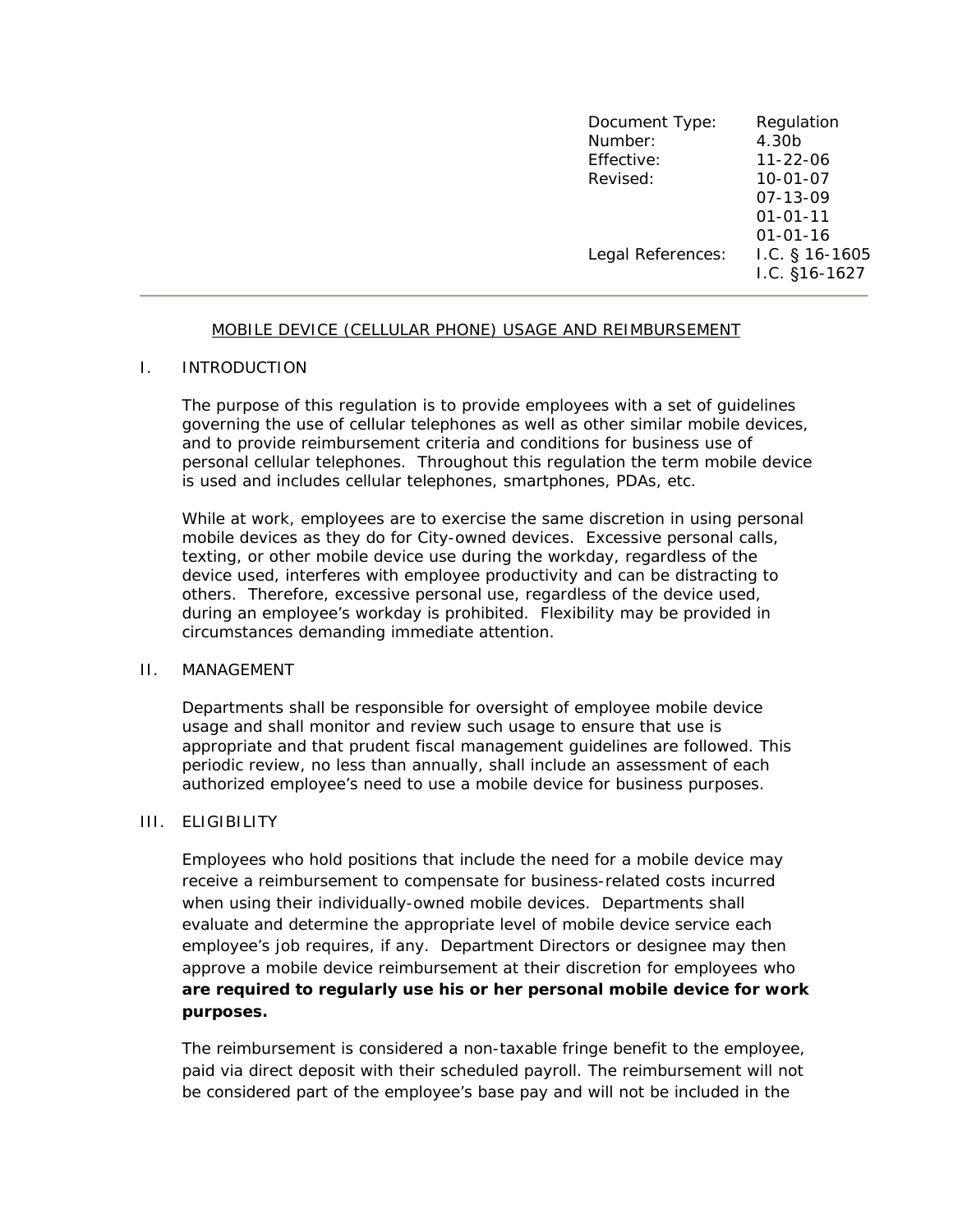calculation of percentage increases to base pay or be used in the calculation of retirement benefits. If the employee chooses to participate in the reimbursement program their personal mobile device phone number will be made available to other staff members in their department.

The level of the reimbursement will be determined by a person's job duties as it relates to the mobile device use and access. The mobile device reimbursement program is designed to compensate employees for the **business use portion** of their service. The Department Director and employee shall sign a Request and Authorization stating the reason a mobile device is required and the agreed upon reimbursement level. On an annual basis the department will determine the appropriate monthly reimbursement in accordance with the standardized reimbursements listed in this regulation.

Any reimbursement agreement will be immediately cancelled if an employee receiving a reimbursement terminates employment with the City of Boise. In case of a change in job positions or department, a new Mobile Device Reimbursement Agreement must be submitted to Payroll to establish a continued business need for a cell phone.

### IV. STANDARDIZED MONTHLY REIMBURSEMENT

The City of Boise has established the following standardized reimbursements:

 \$35 – Voice only \$65 – Voice and data access such as email and internet

# V. REIMBURSEMENT PROCESS

The mobile device reimbursement process works as follows:

- A. Employee submits a Mobile Device Reimbursement Request form to the Department Director, or designee.
- B. The Department Director or designee approves or denies the request.
- C. All approved requests are forwarded to the HR Payroll office for processing.
- D. Once processed the HR Payroll office sends the approved request to the employee's personnel file.

### VI. OTHER REQUIREMENTS

The employee is responsible for the purchase of his or her mobile device and obtaining mobile device service. An employee receiving a reimbursement for personal mobile device use for City business in accordance with this regulation will be expected to maintain the mobile device in working order and available for City business calls as needed and as reasonably expected.

The request form shall identify the employee and the employee's personal mobile device number.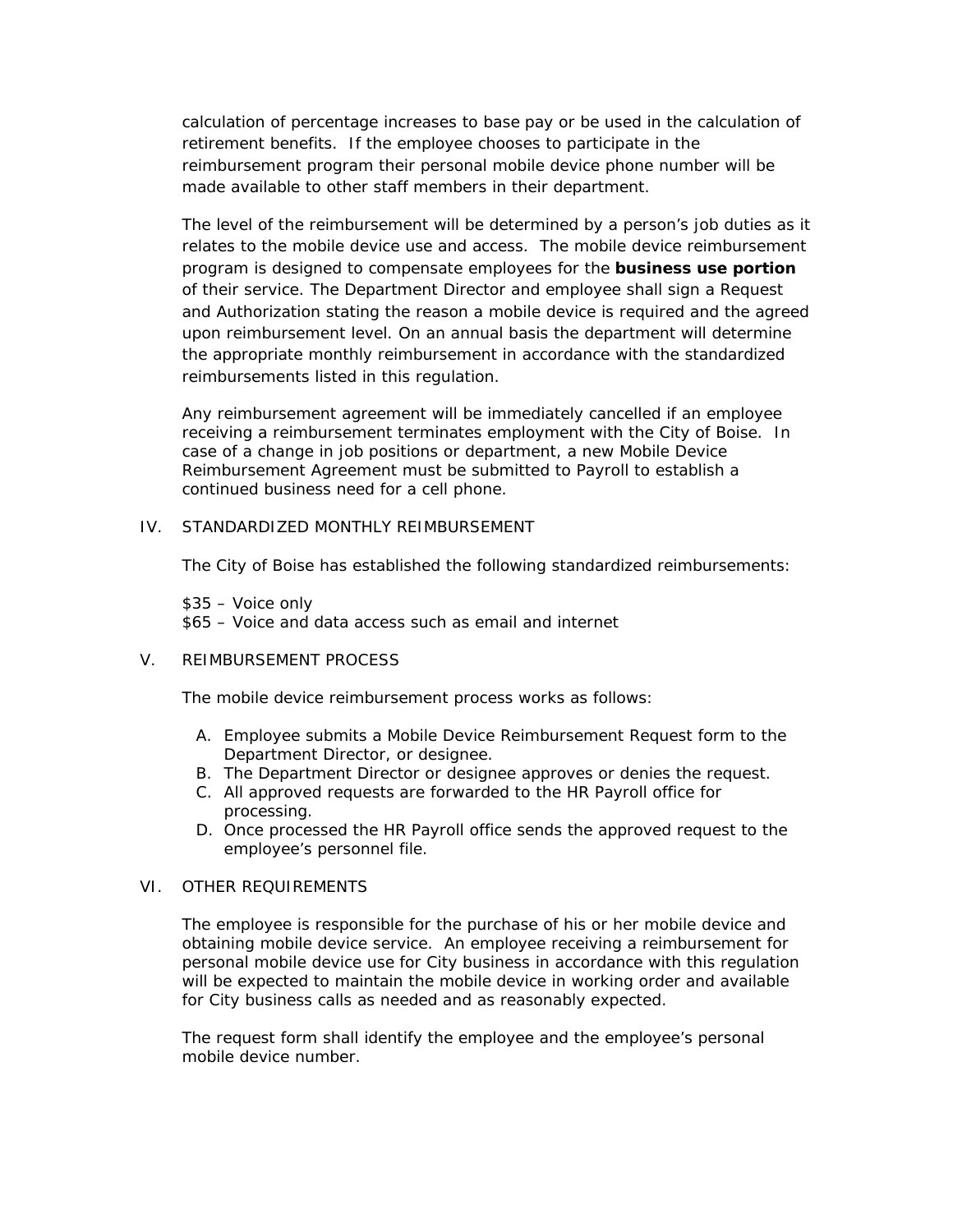Department Directors receiving a reimbursement for use of their personal mobile device shall follow this process with approval from the Mayor, or designee.

- A. The City will not be liable for damage or loss of personal mobile devices brought into or used in the workplace.
- B. The employee is responsible for the administration and payment of all personal mobile device bills and will in no way create financial liability for the City beyond the amount agreed to by department management as listed in the reimbursement authorization agreement.
- C. Should a special project or assignment result in a temporary increase or decrease in business use of a mobile device, departments can authorize a temporary adjustment to the monthly reimbursement by completing and filing an amended authorization form.

### VII. PERSONAL USE OF CITY PROVIDED MOBILE DEVICES

The City may issue a business mobile device to an employee for work-related communications. Minimal personal use is permitted, but employees will be required to reimburse the City if such personal use results in plan limit overage. Reimbursement to the City will be "actual cost."

Failure to reimburse the City for the cost of the mobile device use will result in tax liability for the employee, as well as possible disciplinary action up to and including dismissal.

Employees in possession of City equipment such as mobile devices are expected to protect the equipment from loss, damage or theft. Repeat damage or loss of mobile devices shall be at the employee's expense when the department deems necessary. Upon resignation or termination of employment or at any time upon request, the employee will be asked to produce the mobile device for inspection and return.

Employees unable to present the mobile device in good working condition within the time period requested (for example, 24 hours) will be expected to bear the cost of a replacement.

## VIII. BUSINESS USE OF PERSONAL MOBILE DEVICES

The City realizes that some employees may use personal mobile devices for periodic business use while out of the office. The City will reimburse the employee for "actual cost" if business use results in plan limit overage. Reimbursement will require the employee obtain Department Director or designee approval and provide a full copy of the mobile device bill with City charges identified. The department is responsible for keeping the entire copy of the bill which is to be filed and retained per the City's file management guidelines.

### IX. MONITORING AND PRIVACY

The City monitors the use of its mobile devices to ensure that these resources are used effectively, appropriately, legally, and in accordance with the City's